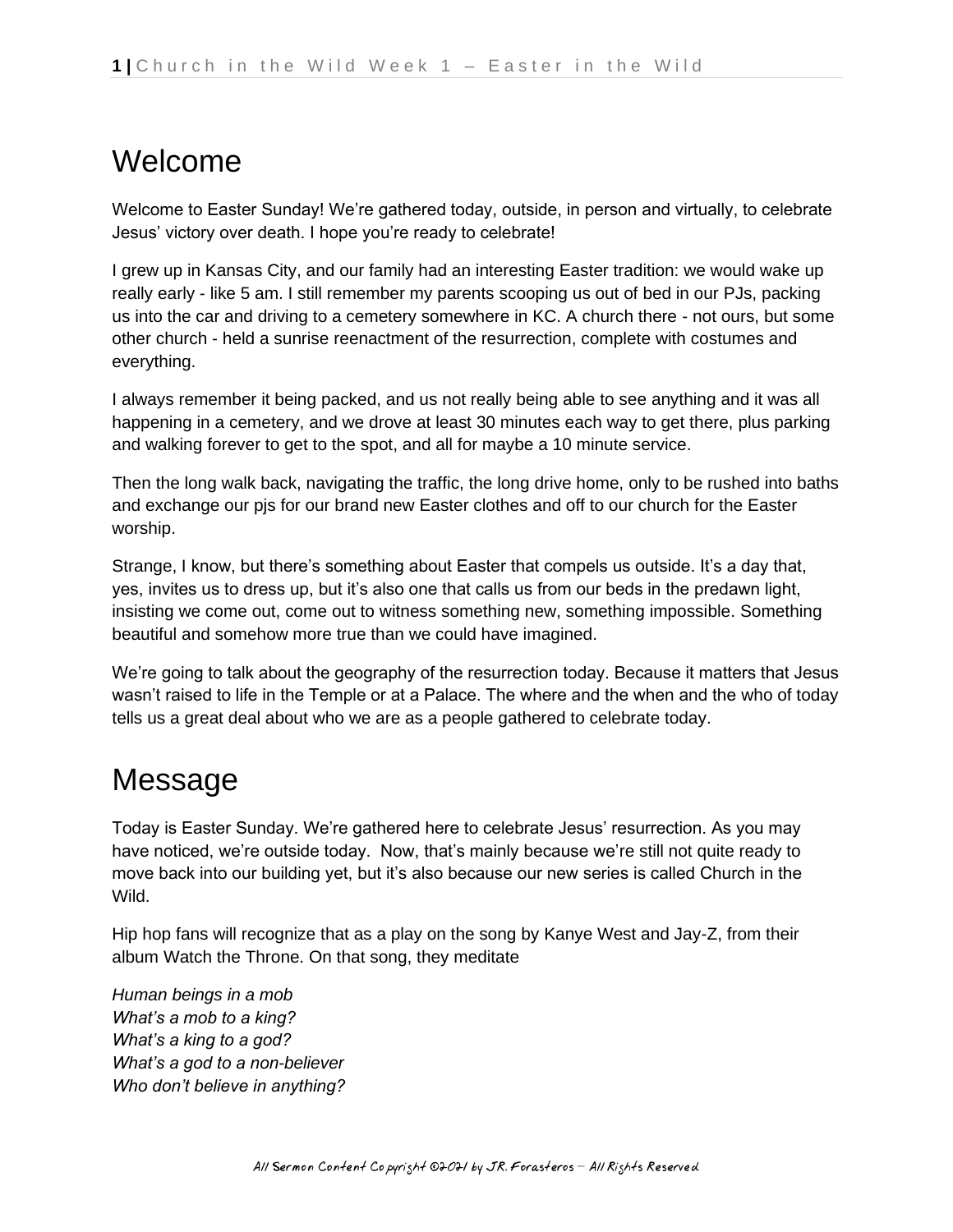*Will he make it out alive? No church in the wild.*

My friend and hip hop scholar Dr. Daniel White Hodge observes that there's a progression in this verse: human beings who want to exercise power will often form mobs. But what does a king care about a mob? In his palace, far above the concerns of the streets, the mob is nothing to a king.

At the same time, what is a king to a god? On his throne in heaven, far above the earth, what could a god possibly care about a king and his earthly concerns?

You can sense in those three short bars the progression of power. A single human is nothing compared to a mob is nothing compared to a king is nothing compared to a god.

But then they ask the game-breaking question: what's even a god to a non-believer?

Does any of this matter to the person who just refuses to play by the rules? Does any of this affect the unbeliever who refuses to try to climb the ladder of success?

Kanye and Jay-Z call that space "the wild". The place outside the status quo. What we might call "out of bounds". The opposite of "wild" is "civilization". Where the streets are paved and the streetlights stay on. Where fences keep out the bad.

Their non-believer is the person who lives outside the fence, the person who rejects the safety of civilization for the freedom of the wild.

And they insist there's no church in the wild.

Now, it's hard, on the surface, to disagree with them. After all, aren't churches meant to be places that make us feel safe and secure? Haven't most of us grown up with the ideal image of a church being the center of the neighborhood? A place where faith is a civilizing force that helps us be good neighbors?

Isn't The Wild the opposite of church?

Except… well except for Jesus.

Just a couple of days ago, on Good Friday, we remembered Jesus' betrayal, trial and execution. He was tried by the religious leaders of his day and found to be a danger. And he was executed by Rome as a traitor. In other words, they all thought Jesus was too wild to be left alive.

Will he make it out alive? Not if the kings and gods of our world have anything to say about it.

Jesus was a threat to the status quo. He was too revolutionary to be left alone.

Did you know that the Romans called the early Christians atheists? Because they didn't believe in the Roman gods. They were a threat to the fabric of Roman culture. They were a threat to the Roman way of life.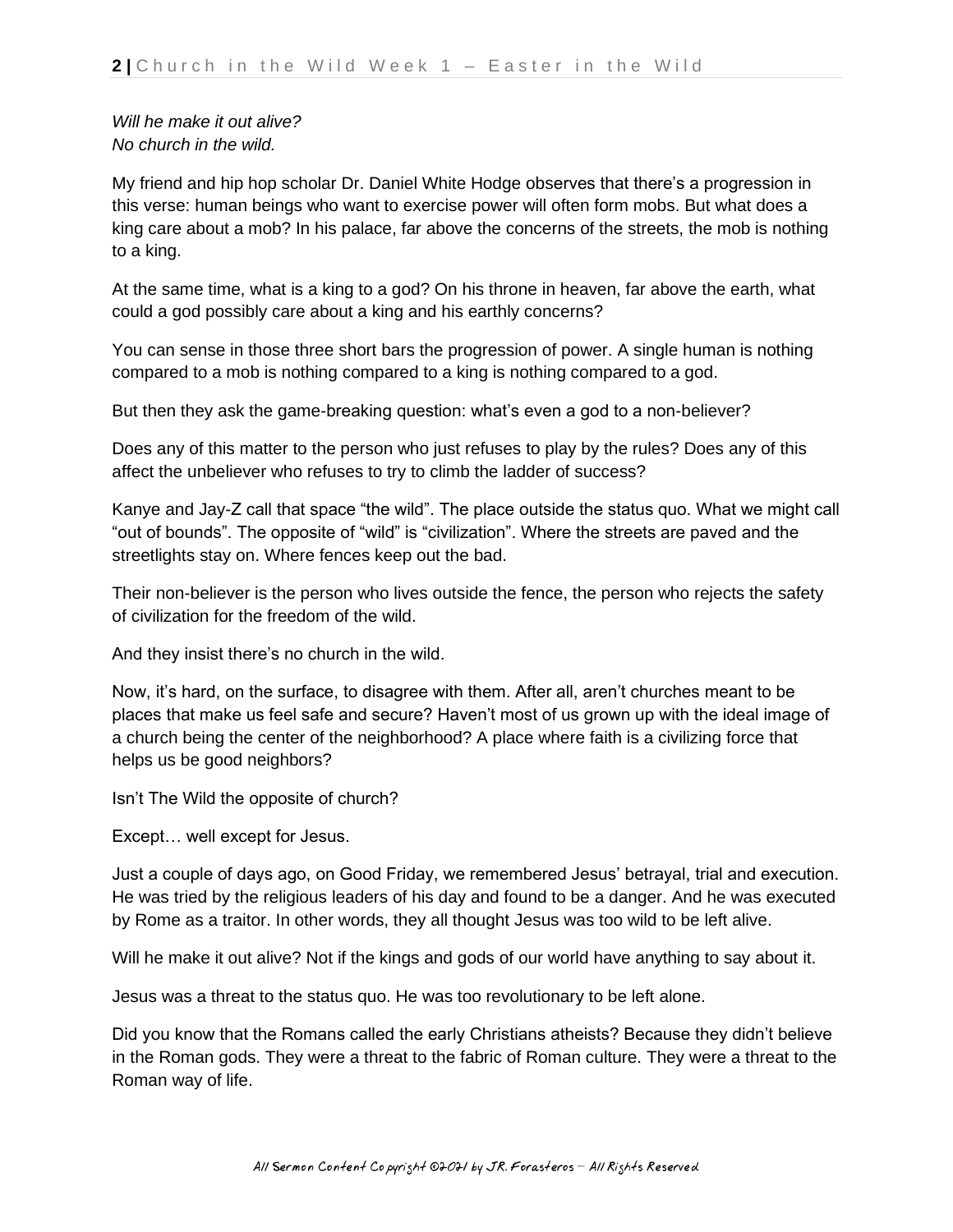And here's the thing: they were. Because the Roman kings, the caesars, were built on that same hierarchy of power Kanye and Jay-Z outlined.

That question they ask hits harder in that light. Can our unbeliever - the one who rejects the unjust way of the day - make it out alive?

Can our wild revolutionary survive?

On Good Friday, it seemed like the answer was no. Jesus was crushed in the gears of Jerusalem's politics. The Temple leaders and the palace royals conspired to have him killed.

But then, on Sunday morning, we bore witness to a miracle. Let's listen to Mark's account of Jesus' female disciples who seek out his grave:

Saturday evening, when the Sabbath ended, Mary Magdalene, Mary the mother of James, and Salome went out and purchased burial spices so they could anoint Jesus' body. Very early on Sunday morning, just at sunrise, they went to the tomb. On the way they were asking each other, "Who will roll away the stone for us from the entrance to the tomb?" But as they arrived, they looked up and saw that the stone, which was very large, had already been rolled aside.

When they entered the tomb, they saw a young man clothed in a white robe sitting on the right side. The women were shocked, but the angel said, "Don't be alarmed. You are looking for Jesus of Nazareth, who was crucified. He isn't here! He is risen from the dead! Look, this is where they laid his body. Now go and tell his disciples, including Peter, that Jesus is going ahead of you to Galilee. You will see him there, just as he told you before he died." -- Mark 16:1–7 NLT

I want to return to the fact that Jesus is headed to Galilee in a minute. But for the moment, I want to invite you to celebrate again. Because Kanye and Jay-Z have warned us that it's dangerous to live in the wild. It's dangerous to question the way things are, to call out the powers that be. Revolutions often claim the lives of the revolutionaries.

But here we have an unequivocal statement from God: Jesus was right. His way is the way to life. We don't find life in the way of Rome, in the hierarchy of kings and gods, but in the wild. With the revolutionary.

When we celebrate Jesus' resurrection, this is what we are celebrating: that by raising Jesus from the dead, God is affirming that Jesus' way, the wild way, the revolutionary way, is where we find life and hope.

## [dance break]

What, exactly, was this revolutionary way Jesus embodied? For that, I want to take us to the book of Hebrews. This is a sermon preached in the early church to a congregation of Jewish Christians who are struggling with their new, wild identity. They're feeling a lot of social pressure to go back to conforming, to come in from the wild of the Jesus way and rejoin the safety of the structures they'd left.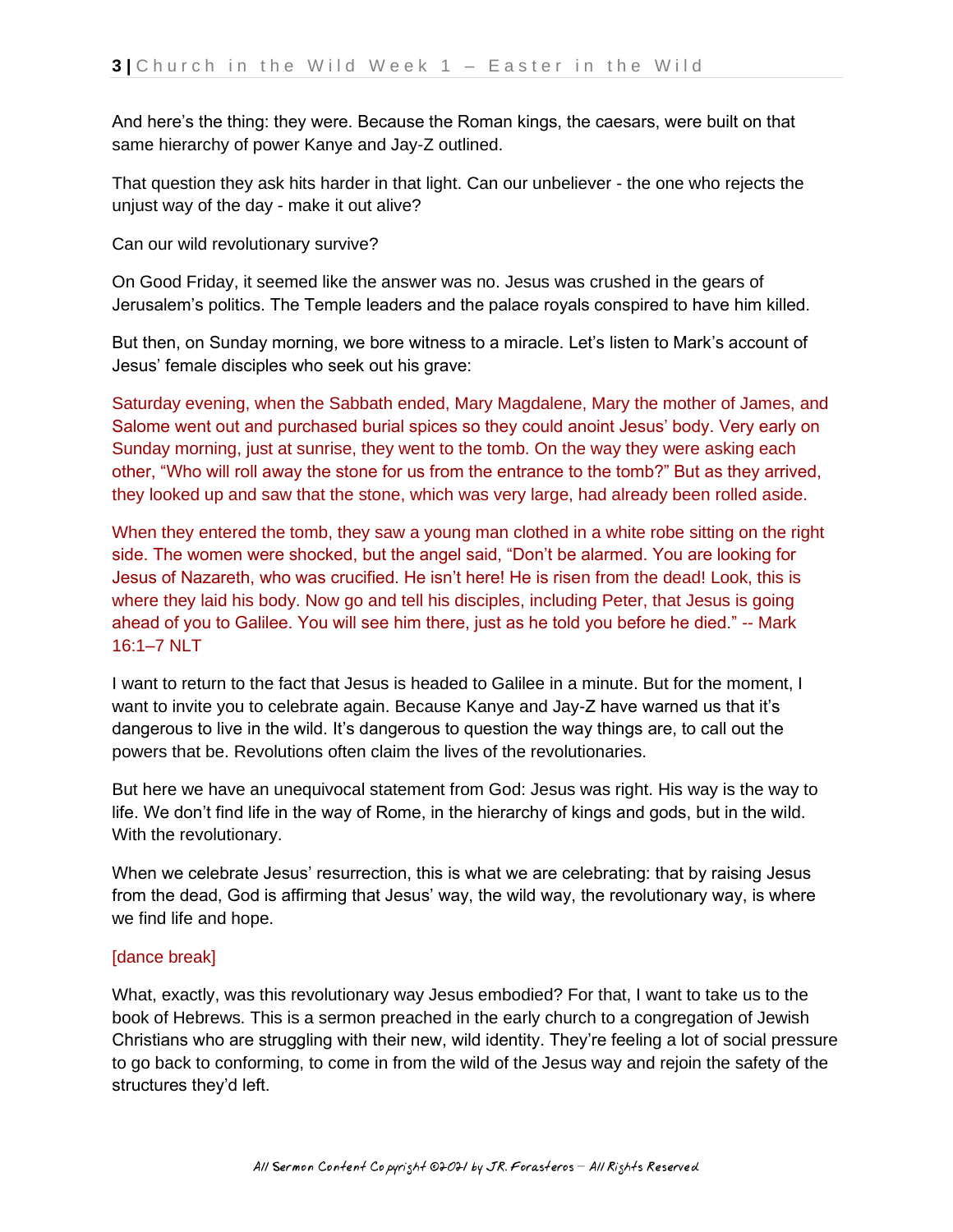So Hebrews is a long sermon encouraging them to stay the course. There's a lot of conversation in Hebrews about the sacrificial rites of the established religion and how Jesus' death and resurrection did away with them (seriously, if you're a theology nerd it doesn't get much better than Hebrews). So just a little bit of background to help us hear the good news in this sermon the way those first Christians would have.

The sort of religion Jesus' followers used to practice before him was ancient - it extended back for over a thousand years. And while it took a number of different forms (just like church - our worship hasn't looked the same over the years either!), the core idea was the same.

It all started after Mt. Sinai and the 10 commandments. God told them how to build a portable temple where they could perform sacrifices. This was their way to remain in relationship with God - to accomplish the forgiveness of sin. The Tabernacle was the center of their world literally and figuratively. Their whole camp was organized around the Tabernacle. But since it was where God's physical presence on Earth lived, it was also the center of the universe, as far as they were concerned.

Everything radiated out from the Tabernacle in layers. The very center of the Tabernacle was the holiest place - it's where the Ark of the Covenant and God's physical presence lived. Outside of that was the Holy Place - only the priests could go in there, the holy religious leaders. Next was the inner courts - only Jewish men could enter there.

The outer court was for Jewish women, and then was the rest of the camp.

And then there was outside the camp.

What Jay-Z would call the Wild. That's where the rest of the world lived. The people who weren't chosen. The people who weren't holy.

The animals that were sacrificed represented the sins of the people. And when the sacrifices had been completed, the priests had to dispose of the remains. They burned them. Wanna guess where? Of course: outside the camp.

This remained the practice even after God's people had transitioned from nomadic to settled. Once they built a permanent Temple instead of a portable Tabernacle.

The city, the camp, is civilized. It's safe. It's life. Outside the walls, outside the camp, is sin. Death. Danger.

The wild.

Now, you're probably asking what any of that has to do with Easter, right?

Well, let's let the preacher of Hebrews tell us:

Jesus Christ is the same yesterday, today, and forever. So do not be attracted by strange, new ideas. Your strength comes from God's grace, not from rules about food, which don't help those who follow them.